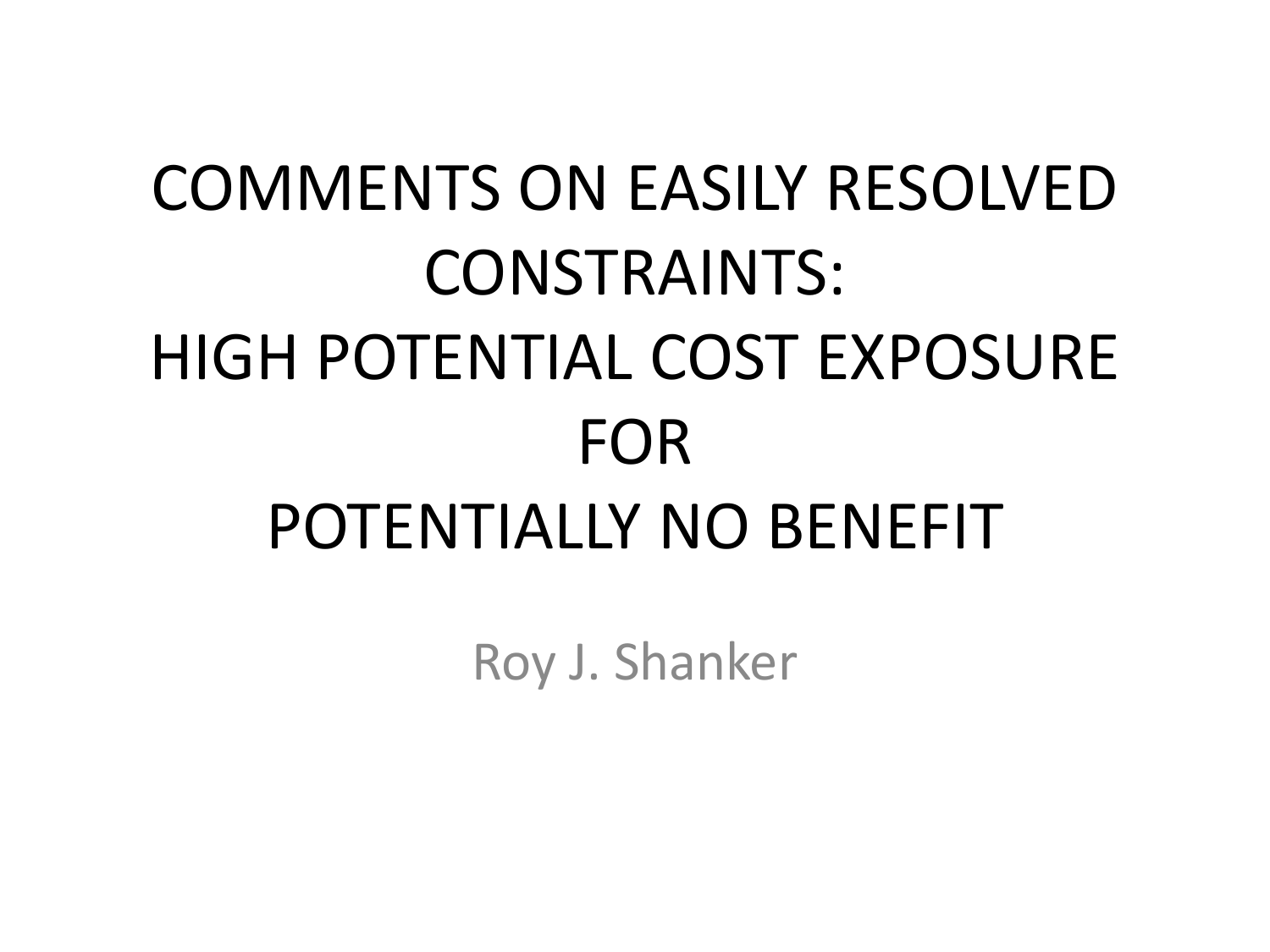- CURRENT PROPOSAL COULD BE TRIGGERED BY A SHIFT AS SMALL AS 1% IN CETL, POTENTIALLY EVEN 1 MW OF CETL CHANGE
- COSTS CAN BE AS MUCH AS \$5 MILLION (NOT CAPPED, ONLY EXPECTED NOT TO EXCEED)
- SMALLEST CETL VALUE IS LESS THAN 2,000 MWs
- THUS CAN SPEND \$5 MILLION TO GET 20 MW OF CETL **WITHOUT REVIEW OF VALUE OR BENEFIT**  (ACTUALLY COULD BE FOR JUST 1 MW)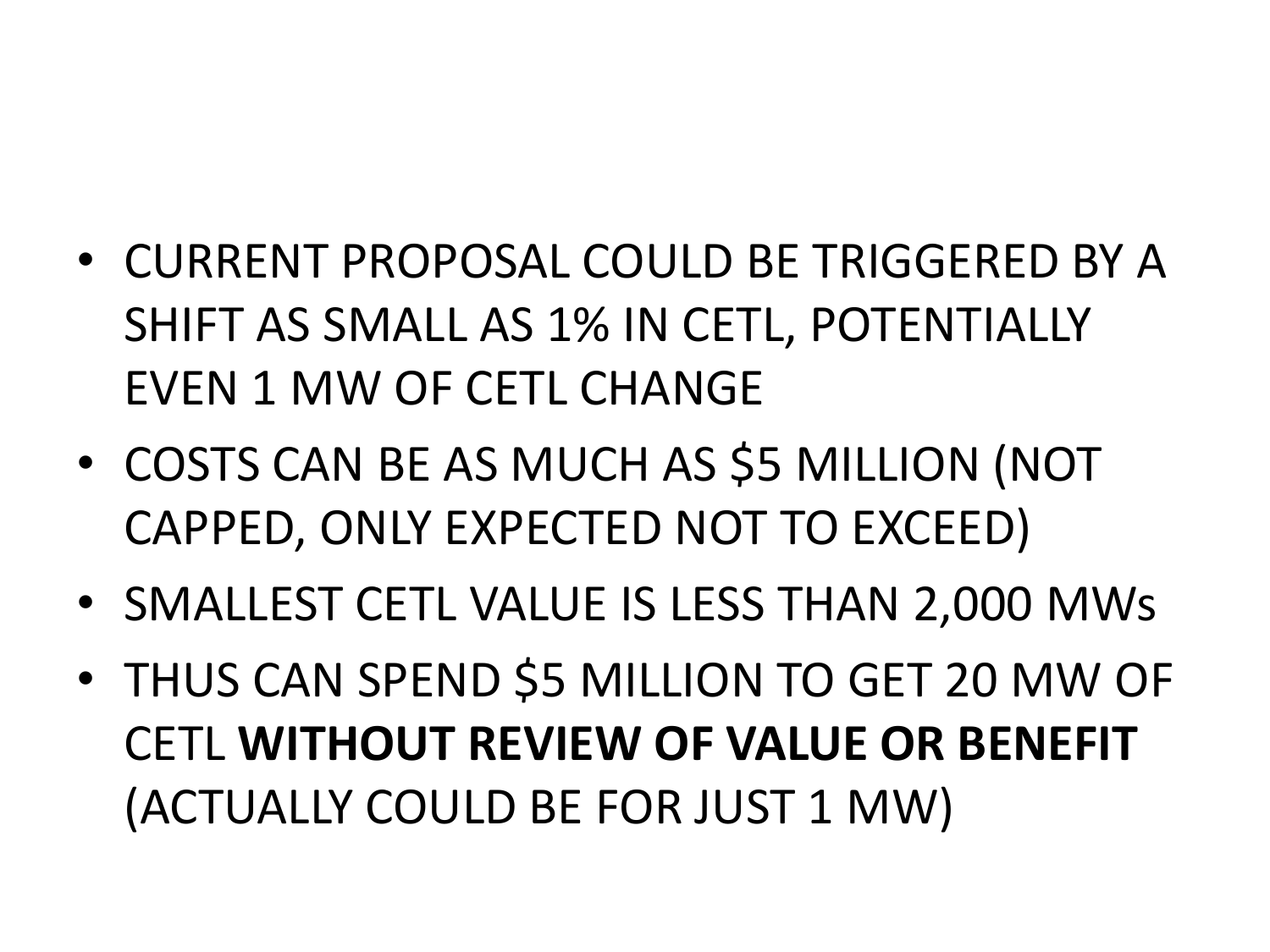- Key Observation: The trigger simply relates to the modeling of the constraint or constraint level, the constraint may never bind.
- This means that the easily resolved constraint upgrade may have no value other than to avoid modeling a CETL limit that doesn't/wouldn't bind.
- E.G. Undertake a project that moves CETL from 115% to 116%; but the BRA wouldn't bind in either case resulting in no price separation in either case and thus no value.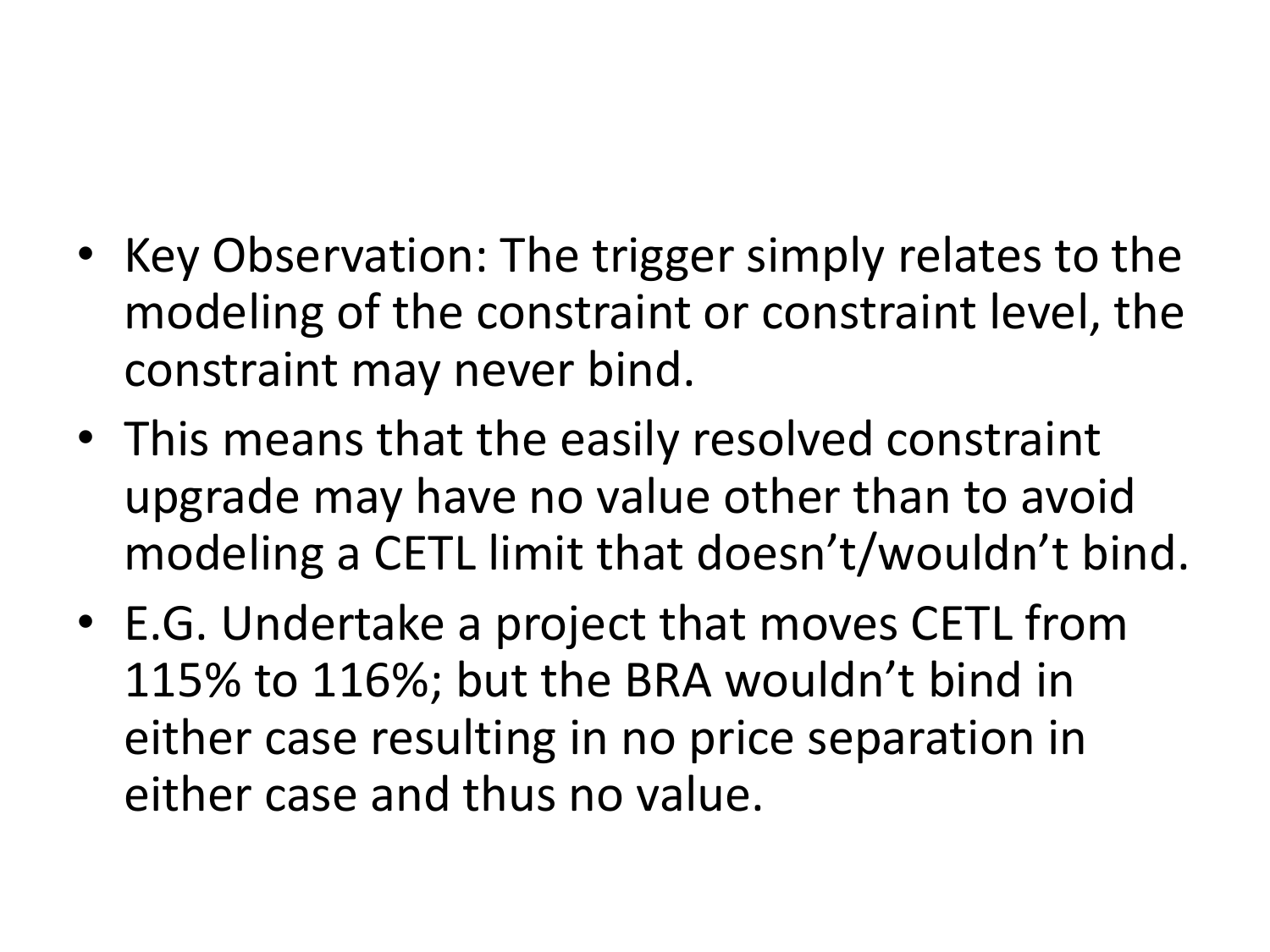- IMPLIED SPREAD FOR 20 MW OF CETL FOR \$5 MILLION:
	- FIXED CHARGE RATE 20% (e.g. MISO was using a rate higher than 25% for ITC transmission charges related to exit fees with 30 year life)
	- \$1 million for 20 MW per year equals \$137 per MW day spread for 30 years
	- This is the implied "value" a third party would seek to make the upgrade
	- Obviously worse for smaller upgrades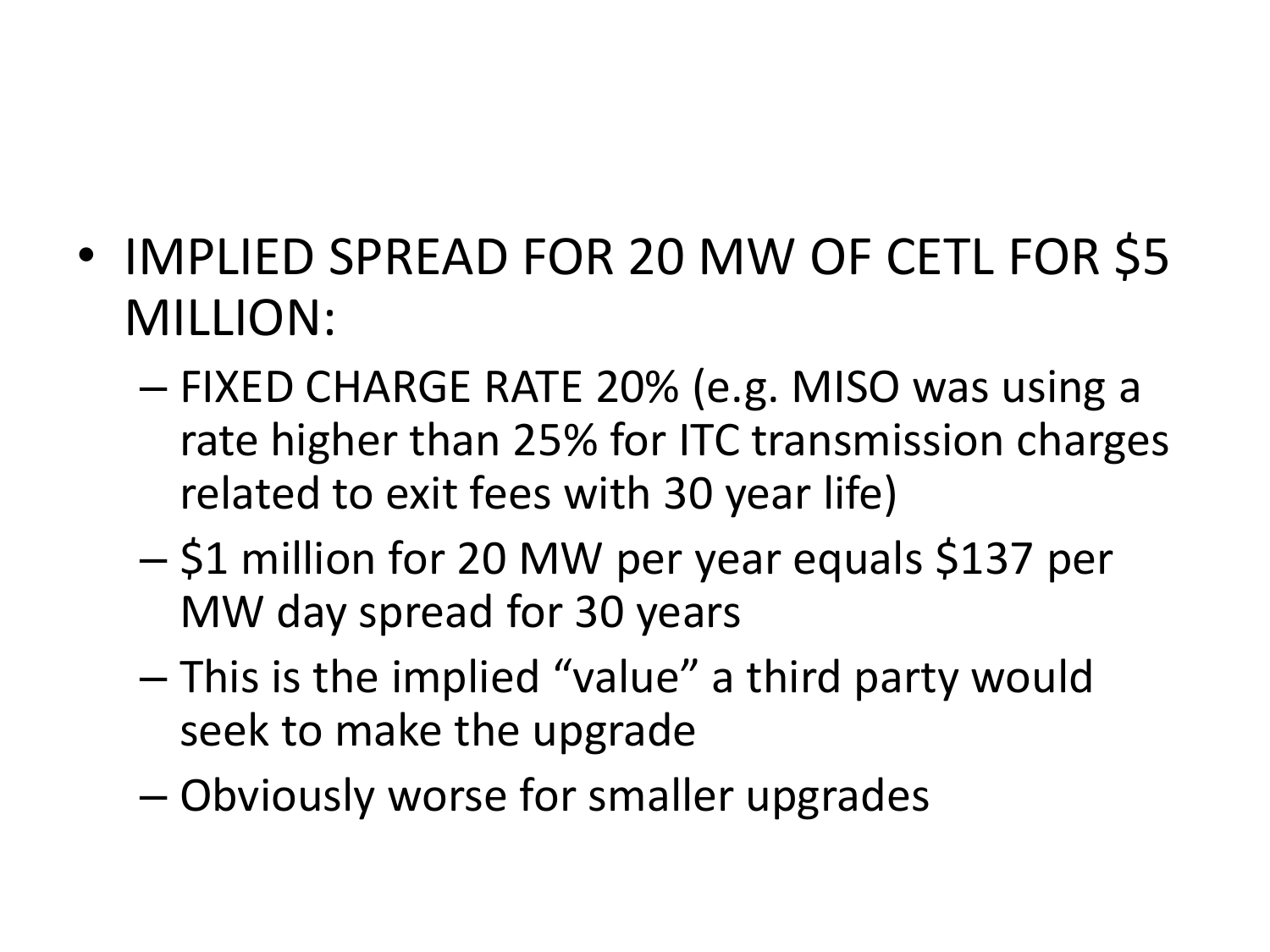- Absent any benefits test, this third party perspective is appropriate
- If PJM undertakes to define a benefits metric, which could consider load payments for example, that may or may not be appropriate, but it would at least introduce the notion of incurring cost for benefit which is absent now
- This mandated charge to load without a benefits test is inappropriate, consider 7<sup>th</sup> Circuit decisions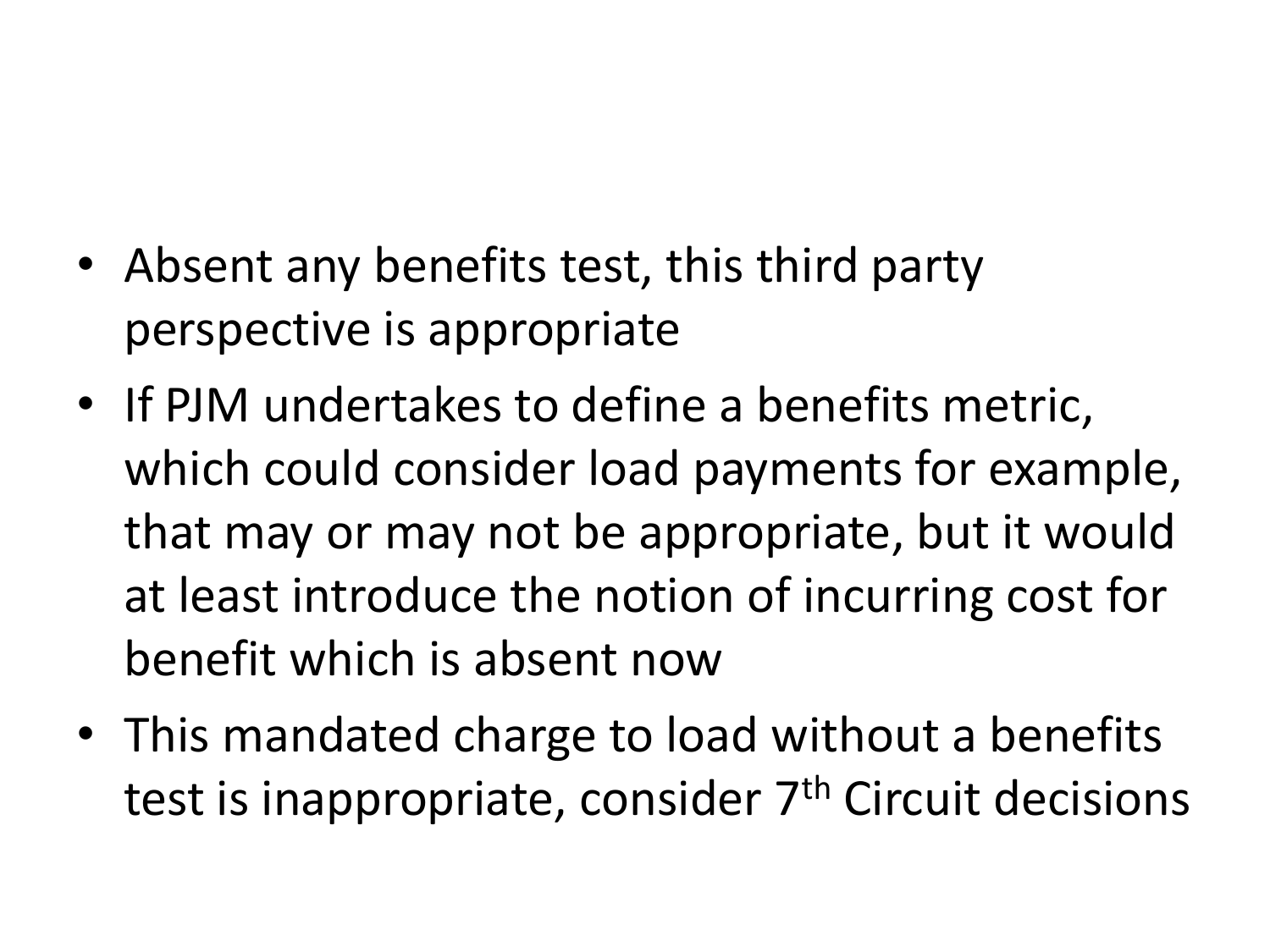- QUESTION: Where else do we allow spending of \$5 million with no evaluation of benefits, the potential for zero benefits, and guaranteed returns to TO's?
- QUESTION: Why aren't potential benefits and upgrades being captured in RTEP process efficiency evaluations, what is different here?